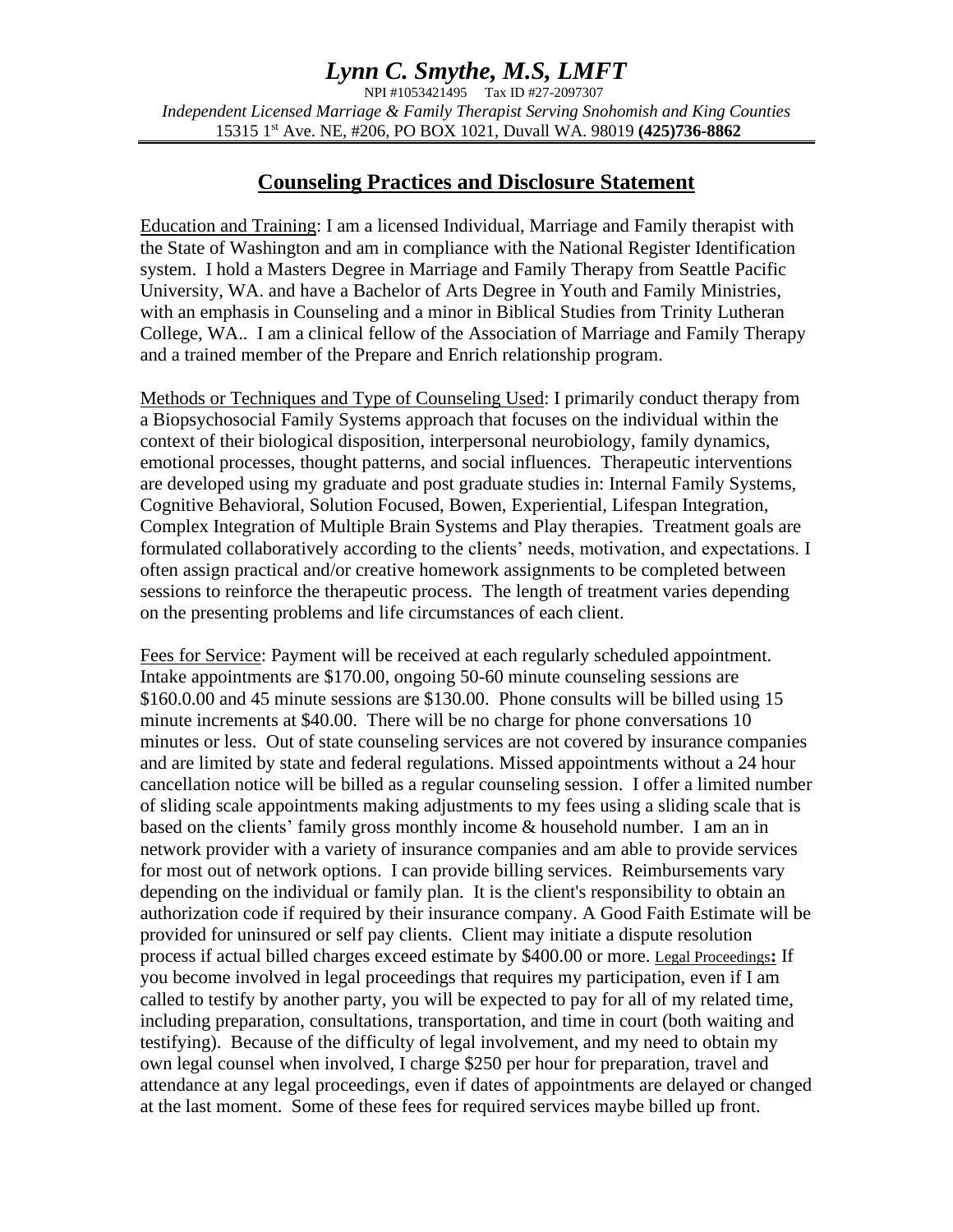Scheduled appointments: Beginning with weekly - twice a month basis, decreasing to monthly and quarterly sessions as symptoms are reduced and clients are maintaining therapeutic gains. Each session lasts 50-60 minutes, unless arrangements are made in advance to adjust the session time. 24 hour notice of cancellation is expected. Less than 24 hr. notice and "no show" appointments are charged normal session fees. If you are in a crisis, you may leave a message on my voicemail, but please know that I may not check my messages every day. I do not communicate professionally using social media sites with clients. Limited email communications are only used after receiving a signed release of information form from client. Text messaging is limited to current client appointment scheduling as needed. If your mental health crisis is urgent, please call the *Volunteers of America Care Crisis Line at 1-800-584-3578*. If you are in a life threatening emergency call *911*.

## **Consumer Rights & Responsibilities**

*"Counselors practicing counseling for a fee must be licensed or certified with the Department of Health for the protection of the public health and safety. Registration of an individual with the Department does not include recognition of any practice standards, nor necessarily imply the effectiveness of any treatment."*

The purpose of the law regulating counselors is: 1) to provide protection for public health and safety; 2) to empower the citizens of the state of Washington by providing a complaint process against those counselors who would commit acts of unprofessional conduct*.*

As a mental health consumer you have the right to choose counselors who best suit your needs and purposes. You may discontinue treatment at any time.

As a voluntary consumer you have the right to:

File a complaint with the Department of Health, Health Professions Quality Assurance, at: PO Box 47869, Olympia, Washington 98504-7869, if you believe your rights have been violated. If you lodge a complaint or grievance, you must be free of any act of retaliation. For further assistance the state contact phone number is 360-236-4700. Be provided with a list of the acts of unprofessional conduct in RCW 18.130.180 with name, address, and contact telephone within the department of health.

### **Rights under the Health Insurance Portability and Accountability Act of 1996:**

- 1. The right to request access to your protected health information PHI.
- 2. The right to request amendment of you PHI.
- 3. The right to an accounting of PHI (a list of who has access to your information).
- 4. The right to request restrictions on the uses and disclosures of PHI.
- 5. The right to confidential communications.
- 6. The right to ask for a copy of my privacy notice.
- 7. The right to ask for someone to act on your behalf.
- 8. The right to know promptly if your privacy has been compromised.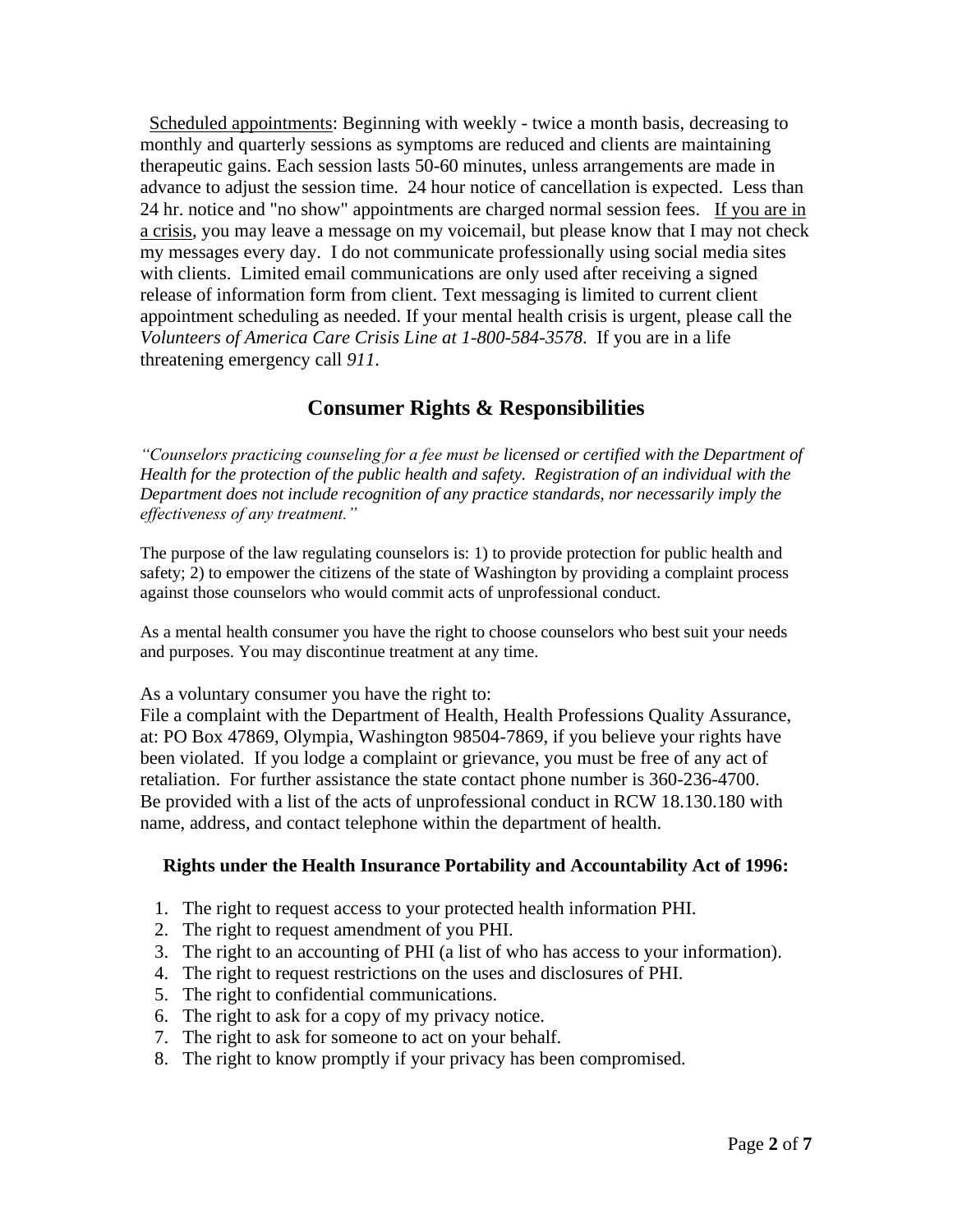#### **As a voluntary consumer you have the responsibility to**:

- 1. Provide, to the extent possible, information that clinicians and providers need in order to provide services.
- 2. Participate, to the degree possible, in understanding your mental health problems and participating in developing mutually agreed upon treatment goals with your clinician.
- 3. Follow the plans and instructions for care that you and your clinician have agreed upon

## **CONFIDENTIALITY**

According to Washington State Law, I am not allowed to give out information to anyone about your treatment or attendance in counseling without your informed, written consent. I strive to maintain the strictest ethical standards of confidentiality. Confidentiality statutes, however, do not hold in the following situations:

- The Uniform Health Care Information Act may provide for disclosure of information to another health care provider who is serving you.
- If you request disclosure to a third party and have signed a *Release of Information*  form.
- When there is reason to suspect the occurrence of abuse or neglect, abandonment or financial exploitation of an elderly or disabled person, or a minor, I am a mandated reporter, as are all helping professionals (Per RCW 20.44.030 and chapter 74.34 RCW). The law requires that I file a report with the appropriate government agency, usually the Department of Social and Health Services. Once such a report is filed, I may be required to provide additional information.
- If you are a victim of a crime, I may be required to testify at an inquiry concerning the crime.
- If you are a minor under the age of 13, I may discuss with your parents or guardians some of the information from counseling. Whenever possible, I will obtain your permission prior to doing so.
- When you present a clear threat to do serious bodily harm to yourself or to others, I have a legal *Duty to Warn*. These actions may include notifying the potential victim, contacting the police, seeking hospitalization for the client, or contacting family members or others who can help provide protection.
- If you and your partner are both seeing me for couples counseling, at my discretion, I may discuss information with your partner that you have revealed to me. *If you are in couples counseling with me, do not tell me anything you wish kept secret from your partner.*
- If the information you have revealed to me is subpoenaed, disclosure may be required by court order. I would only release information in this situation on advice of my own legal counsel, and after informing you and your legal counsel of the pending disclosure.
- If you reveal you are planning to commit a crime, I must report this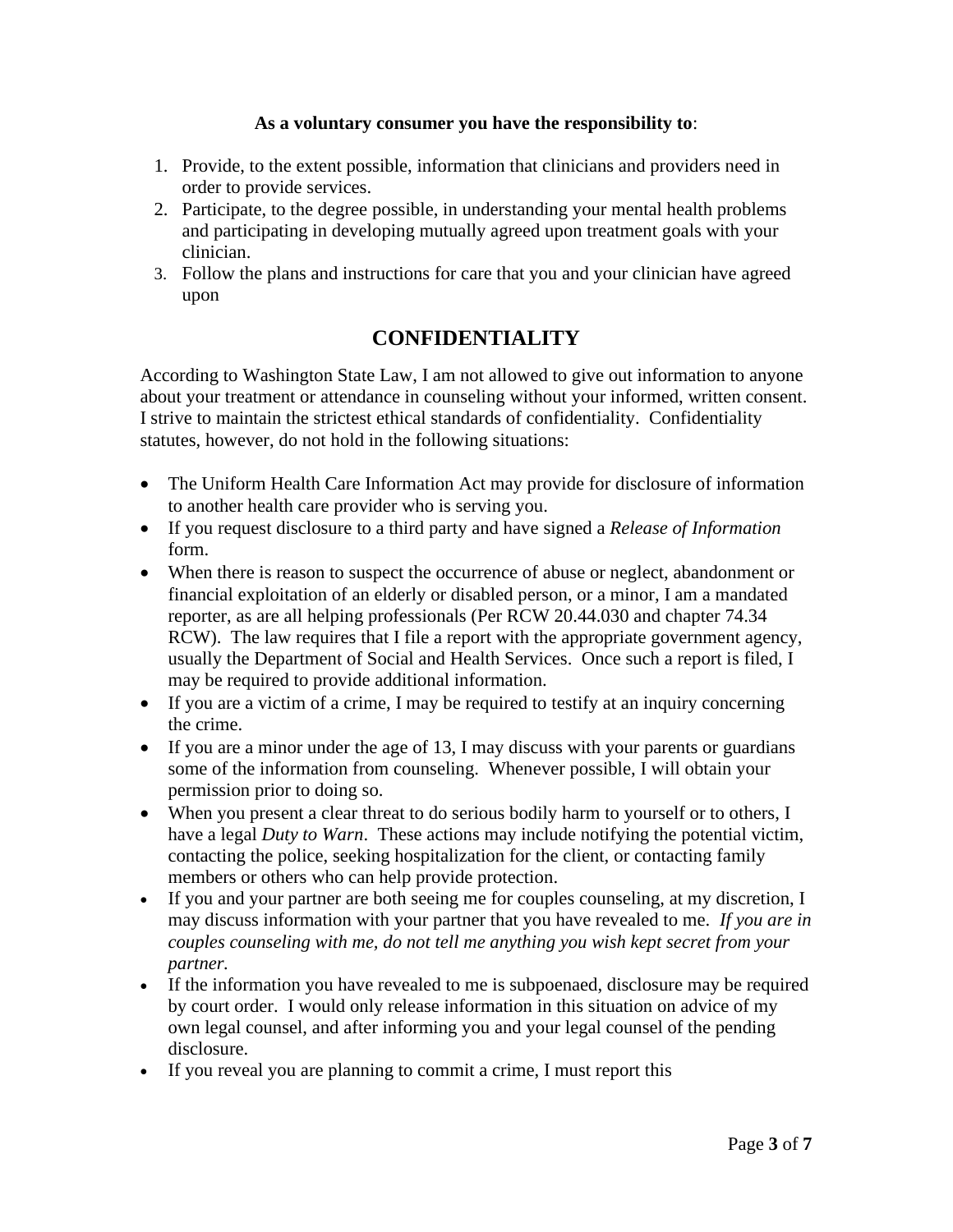- Should there be a need to turn an outstanding account over to third party collection, disclosure shall be strictly limited to information pertinent to said collection efforts (i.e.. name, address, balance owing).
- I may occasionally find it is helpful to consult other health and mental health professionals about a case. If I consult with a professional who is not involved in your treatment, I make every effort to avoid revealing your identity. These professionals are also legally bound to keep the information confidential. Unless you object, I will not tell you about these consultations unless I feel it is important to our work together.
- If a government agency is requesting the information for health oversight activities, I may be required to provide it for them.
- If a client files a complaint or lawsuit against me, I may disclose relevant information regarding that client in order to defend myself.
- If a client files a worker's compensation claim, and the services I am providing are relevant to the injury for which the claim was made, I must, upon appropriate request, provide a copy of a client's record to the client's employer and the Department of Labor and Industries.
- Personal Injury Insurance (PIP) claims (auto accidents) often require that clinical records accompany any services they reimburse me for.

If any of the above situations arise, I will make every effort to fully discuss my intended actions with you before taking them. I will limit my disclosure to what is necessary and required**.**

While this written summary of exceptions to confidentiality should prove helpful in informing you about potential problems, it is important that we discuss any questions or concerns you may have now, or that may arise in the future. The laws governing confidentiality can be complex, and I am not an attorney. In situations where specific advice is required, I may seek formal legal advice.

# **CONFIDENTIALITY WITH MINORS AND PARENTS**

Clients under 18 years of age who are not emancipated and their parents should be aware that the law may allow parents to examine their child or adolescent's treatment records. Since privacy in therapy is often crucial to successful progress, particularly with teenagers, it is my policy to request an agreement from the parents that they consent to giving up access to their adolescent's records, if the adolescent is between 13 and 17. During treatment I provide parents only with general information about the progress of treatment, and their adolescent's attendance at schedules sessions. Any other communication will require the adolescent's authorization, unless conditions of mandated reporting are in effect, in which case I will notify the parents of my pending required action. Before giving parents any information, I will make every effort to discuss the matter with the adolescent client, and do my best to respond to and address any concerns or objections he/she may have.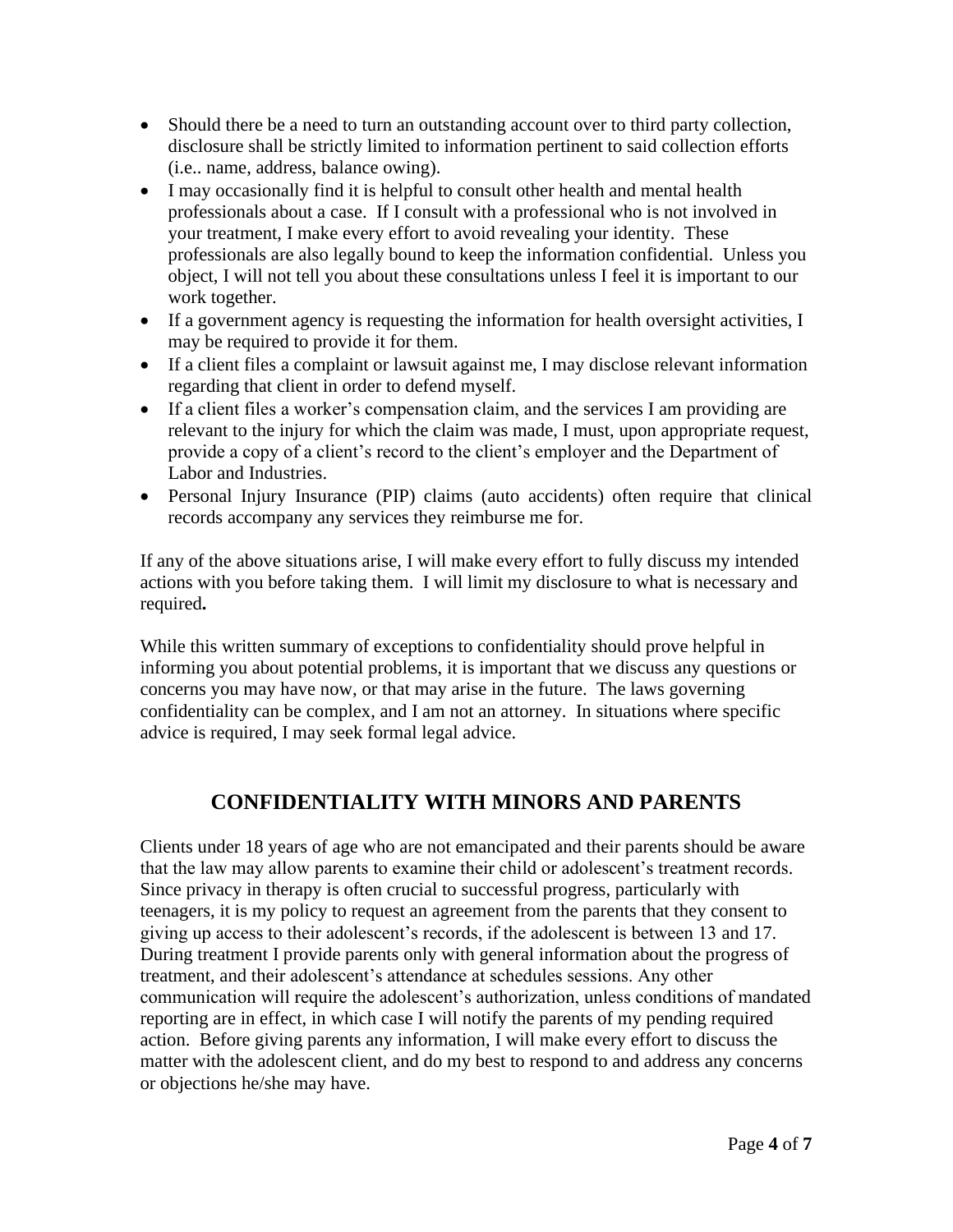## **CONFIDENTIALITY AND INSURANCE**

I do not maintain an office staff, other than the billing services of Mc Quire and Associates, that allows me to keep track of all the different policies and coverage. Keep in mind that in order to use medical insurance to pay for counseling, you must be given a medical diagnosis. In the field of mental health counseling, this means you must be diagnosed with a recognized "mental illness" or "mental disorder." This diagnosis becomes part of your *permanent medical records.* Please give careful consideration to whether you want to use your medical insurance for counseling services. *"Should you elect to use your health insurance benefits to pay for counseling, your diagnosis, symptoms, substance abuse issues (if any), and history will become part of your permanent medical records. These records are often accessible to other insurance companies and, on occasion, can be accessed by employers, government and private agencies, or private investigators."* My concern centers on the strict protection of your confidentiality. It is not possible, when insurance documentation is interfacing with your therapy, to guarantee confidentiality.

## **PROFESSIONAL RECORDS**

Your Clinical Record includes information about your reason for seeking therapy, a description of the ways in which your problems impacts on your life, your diagnosis, the goals that we set for treatment, your progress toward these goals, your medical and social history, your treatment history, any past treatment records that I receive from other providers, reports of any professional consultations, your billing records, and any reports that have been sent to anyone, including reports to your insurance carrier. The exception to this is in the unusual circumstance wherein I conclude that disclosure could reasonably be expected to cause danger to the life or safety of the client or any other individual, or where that disclosure could reasonably be expected to lead to the client's identification of the person who provided information to me in confidence, under circumstances where confidentiality is appropriate. These records will be maintained for five years beyond the end of therapy, as required by state law. They will then be destroyed.

You may examine and/or receive a copy of your Clinical Record. Any request for a copy of your Clinical Records must be in writing. Because these are professional records, they can be misinterpreted and/or upsetting to untrained readers. For this reason, I require that you initially review records either in my presence, or have them forwarded to another mental health professional with whom you can discuss the contents. Standard fees apply for the time involved in copying and/or reviewing Clinical Records. In most situations, I am allowed to charge a copying fee of 91 cents per page for the first 30 pages and 69 cents per page after that, along with a \$20 clerical fee. It is standard practice to withhold requested copies of records until these fees are paid. Time spent reviewing your Clinical Record is billed at my professional rate.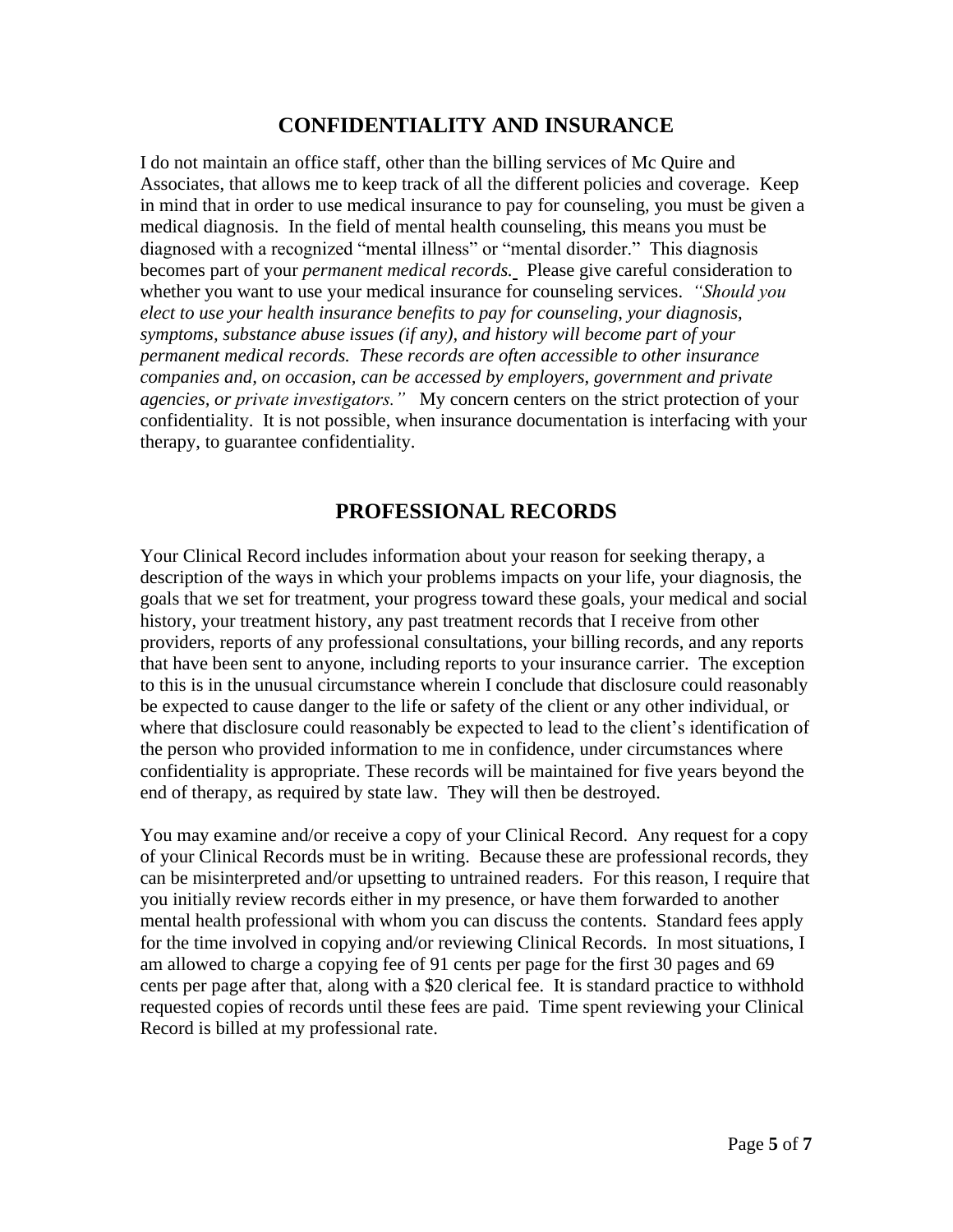#### **Client Consent to Treatment**:

I have read or have had the contents of this Disclosure of Information, Policies, and the Client Agreement explained to me and I understand it. I have asked any questions that I have about the information regarding fees and payment policies. (For clients under 13 years of age, consent must be given, and this form signed, by a parent or legal guardian.) I understand and agree to the description of confidentiality and its exceptions as stated in this disclosure statement and the consumer rights and responsibilities information sheet. I consent to counseling under the terms described above with Lynn C. Smythe, M.S. LMFT. I understand that I am responsible for setting my counseling goals and for working toward change outside of the therapy hour as well as during my therapy sessions. I have the right to terminate counseling at any time and agree to attend a formal last session for closure. I will give 24 hours notice for non-emergency cancellations of scheduled appointments.

| Client or Guardian Signature | Date | <b>Client or Guardian Signature</b><br>Date |
|------------------------------|------|---------------------------------------------|
|                              |      |                                             |
| Client or Guardian Signature | Date | <b>Client or Guardian Signature</b><br>Date |
|                              |      |                                             |
| Client or Guardian Signature | Date | Lynn C. Smythe, M.S (Therapist) Date        |

I consent to the release of information that is requested by my insurance company.

| <b>Client or Guardian Signature</b> | Date |
|-------------------------------------|------|